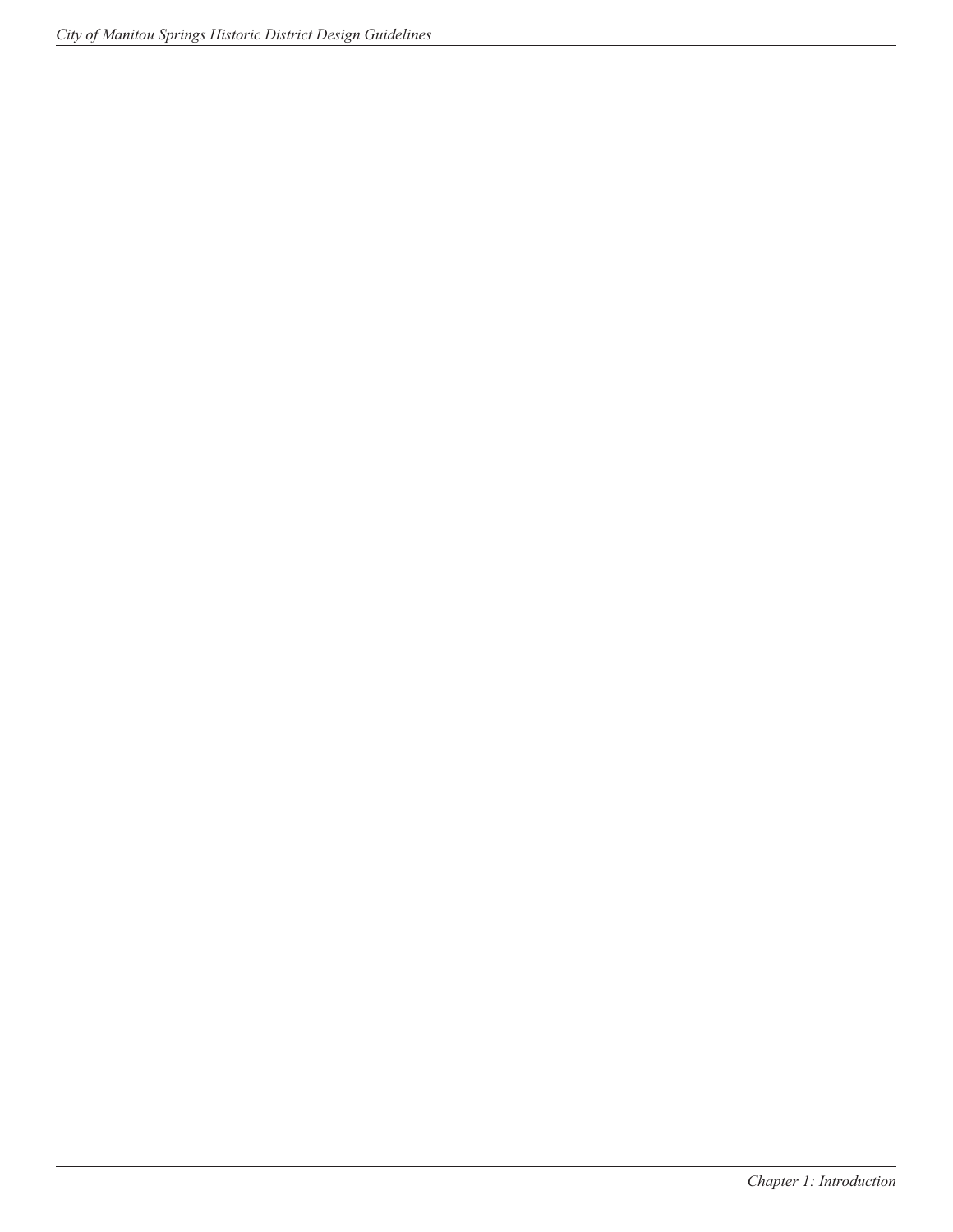# **Chapter 1: Introduction**

# **Philosophy of the Design Guidelines**

The Manitou Springs Historic District Design Guidelines provide a basis for evaluating building design proposals within the District and help ensure implementation of the goals of the Historic Preservation Ordinance. The Guidelines have been derived from the Secretary of the Interior's Standards for Treatment of Historic Properties and are specifically crafted to meet the needs of the City of Manitou Springs, Colorado.

The Guidelines require reasonable application. Their purpose in the design approval process is to maintain and protect:

- The historic integrity of individual structures and historic features in the District
- The unique architectural character of the different sub-districts
- The distinctiveness of the city as a whole

The Guidelines provide a tool for property owners and the Commission to use in determining whether a proposal is appropriate to the long-term interests of the District. The parameters set forth in the Guidelines also support opportunities for design creativity and individual choice. Our application of the Guidelines encourages a balance between function and preservation, accommodating the needs of property owners by recognizing the practical issues involved in adapting historic structures and the City's townscape to modern lifestyles.

#### *What do the Design Guidelines provide?*

- Consistent guidance for proposed changes to existing buildings and for new construction, which preserves the historic characteristics unique to Manitou Springs
- The basis for decisions by the Historic Preservation Commission and Planning Staff
- A concise framework for proposed design and construction within the Historic District for developers and property owners
- Education regarding the context of the Historic District and architectural styles

## *What are the goals of the Design Guidelines?*

- Reinforce the visual continuity of the community
- Protect and enhance property values through preservation
- Protect important structures that are considered "contributing" to the District and to the neighborhood character and context
- Preserve unique buildings and unique monuments
- Provide a basis for marketing strategies for merchants who choose to emphasize the historic setting of their business
- Assure that new construction and additions to non-contributing buildings are compatible with the District.

#### *Who will use the Design Guidelines?*

- Property Owners and Developers: the Guidelines provide practical guidance in design, renovation or restoration
- Manitou Springs Historic Preservation Commission: the Guidelines provide a framework to determine which proposed changes are appropriate to the District's historic character
- The Community: the Guidelines help clarify the City's Historic Preservation objectives and rationale
- Potential Property Owners: the Guidelines help explain their responsibilities as District property owners in maintaining the City's character.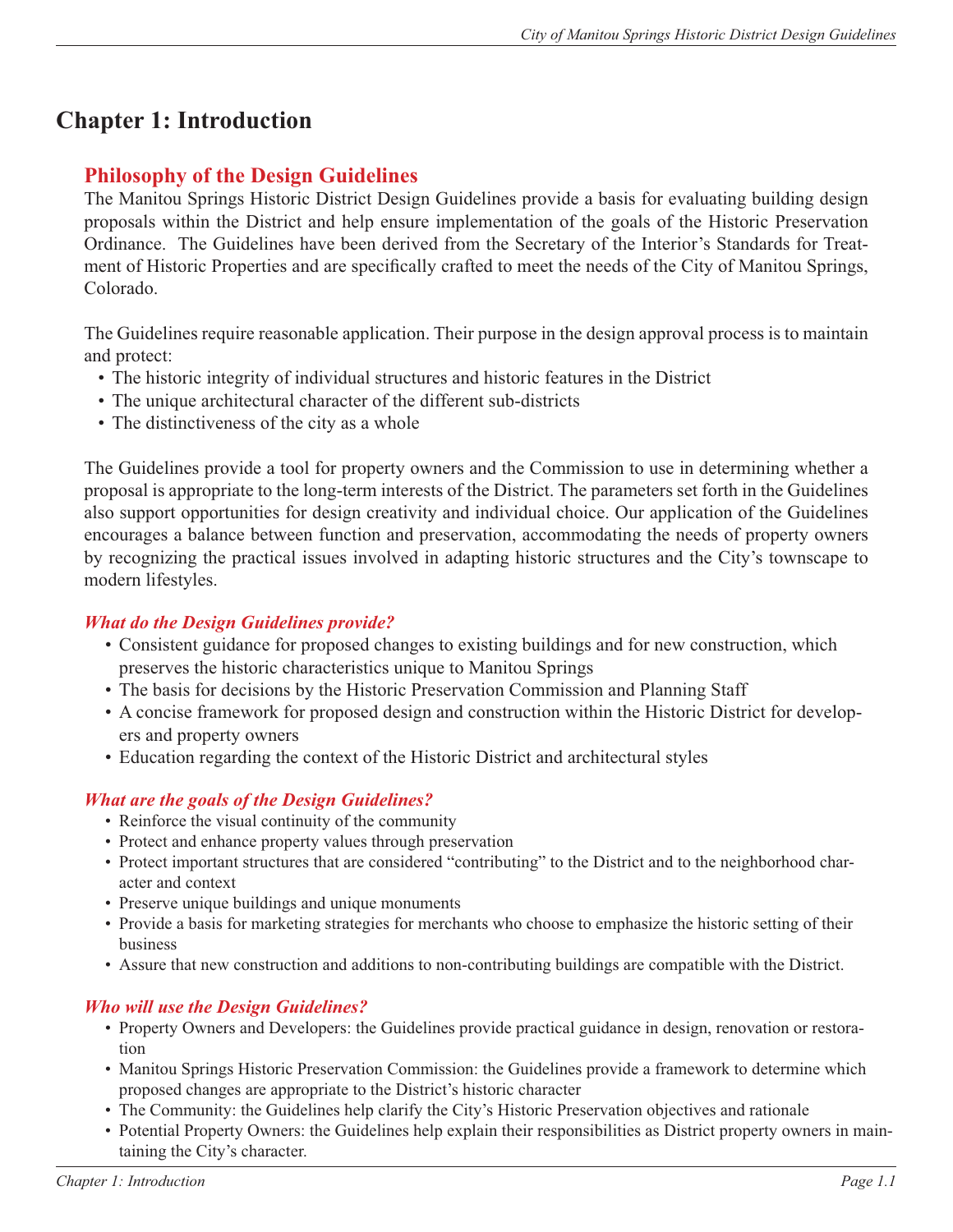

*Manitou Avenue, Manitou Springs, CO*



*Pikes Peak Cog Railway, Manitou Springs, CO*



*Manitou Springs business owners who were interviewed for the Design Guideline Update Process 2008. From left to right: Dave Symonds, Farley McDonough and Bruno Pothier*

# **Role of the City: Rainbow Vision Plan**

The Manitou Springs Rainbow Vision Plan includes vision policies and implementation actions for historic preservation that emphasize the City's role in preservation efforts. Vision Policy #8 states that:

*"Manitou Springs will protect, preserve and enhance its historic structures, buildings, mineral springs and related historic images."*

# **Role of the Historic Preservation Commission (HPC)**

The City of Manitou Springs Historic Preservation Commission (HPC) is responsible for reviewing applications for Material Change of Appearance Certifications (MCAC) and verifying that the improvements are consistent with the Secretary of the Interior's standards for Treatment of Historic Properties. Decisions made by the HPC may be appealed to the City Council.

The Commission is charged with the "protection, enhancement and perpetuation of districts of historic and cultural significance" and was directed "to instill and foster civic pride in the legacy and achievements of the past." The Commission was created with the authority (City Ordinance 2.52.010) to:

- Review and approve, conditionally approve or deny alterations to existing resources or new construction in the Historic District.
- Review and make recommendations to the Manitou Springs City Council regarding demolition of certain resources within the Historic District.
- Review and make recommendations to the Manitou Springs City Council regarding designation of Historic Districts.
- Implement public awareness and incentive programs to promote Historic Preservation"

The Design Guidelines for the Historic District represent one of the ways the Commission fulfills its mandate.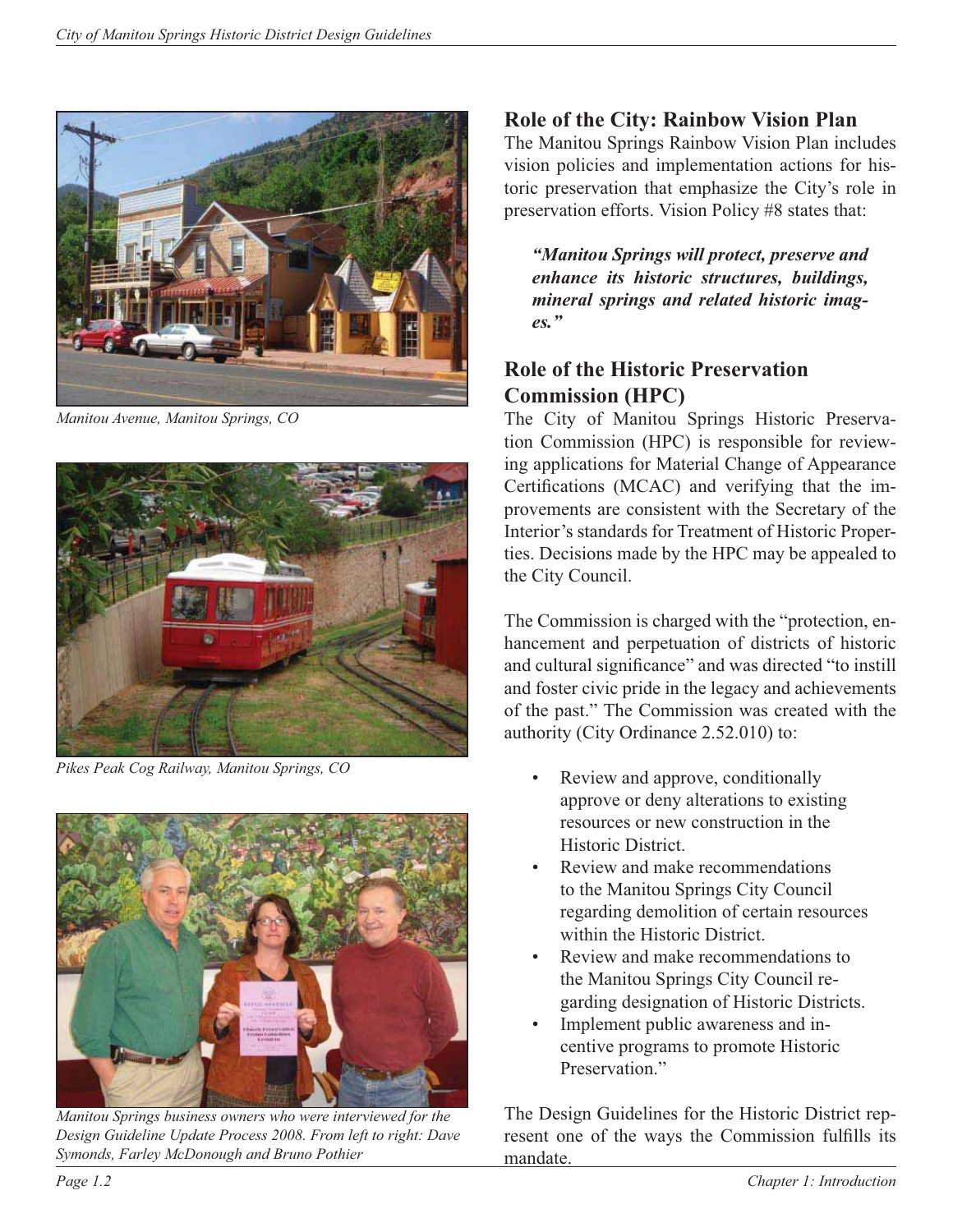# **Role of Planning Staff**

The Manitou Springs Planning Department Staff is responsible for:

- Administering the City's historic preservation office. This includes maintaining the official records and documents associated with the Commission and ensuring those are available to the public.
- Advising the HPC in regard to projects and activities, such as public outreach and educational programs, the Annual Honor Awards, and updating of the Design Guidelines or the Historic Preservation Regulations. Staff assists with the implementation of Commission programs and projects.
- Providing advice and guidance to property owners and applicants on new construction or the restoration, alteration, landscaping, or maintenance of any property within the Historic District. Informal consultations and the pre-application conferences required prior to accepting MCAC applications can usually be scheduled with the Planning Staff on fairly short notice.
- Determining the completeness of MCAC applications and scheduling those for public hearing before the Commission.
- Making recommendations to the Historic Preservation Commission, Planning Commission and City Council regarding proposed projects involving structures in the Historic District.
- Conducting historic property surveys and updates to help maintain the inventory of historic resources within Manitou Springs' Local Historic Preservation District.
- Performing Administrative Review,



*Many homeowners seek to rehabilitate contributing structures as well as valued attributes of the landscape. This photograph captures the rehabilitation of a retaining wall. Manitou Springs, CO*



*Compatible residential infill and redevelopment projects are an important component to the continued success of the Historic District. Manitou Springs, CO*



*The Historic District contains several stairways that link the Historic Core to adjacent residential neighborhoods. Manitou Springs, CO*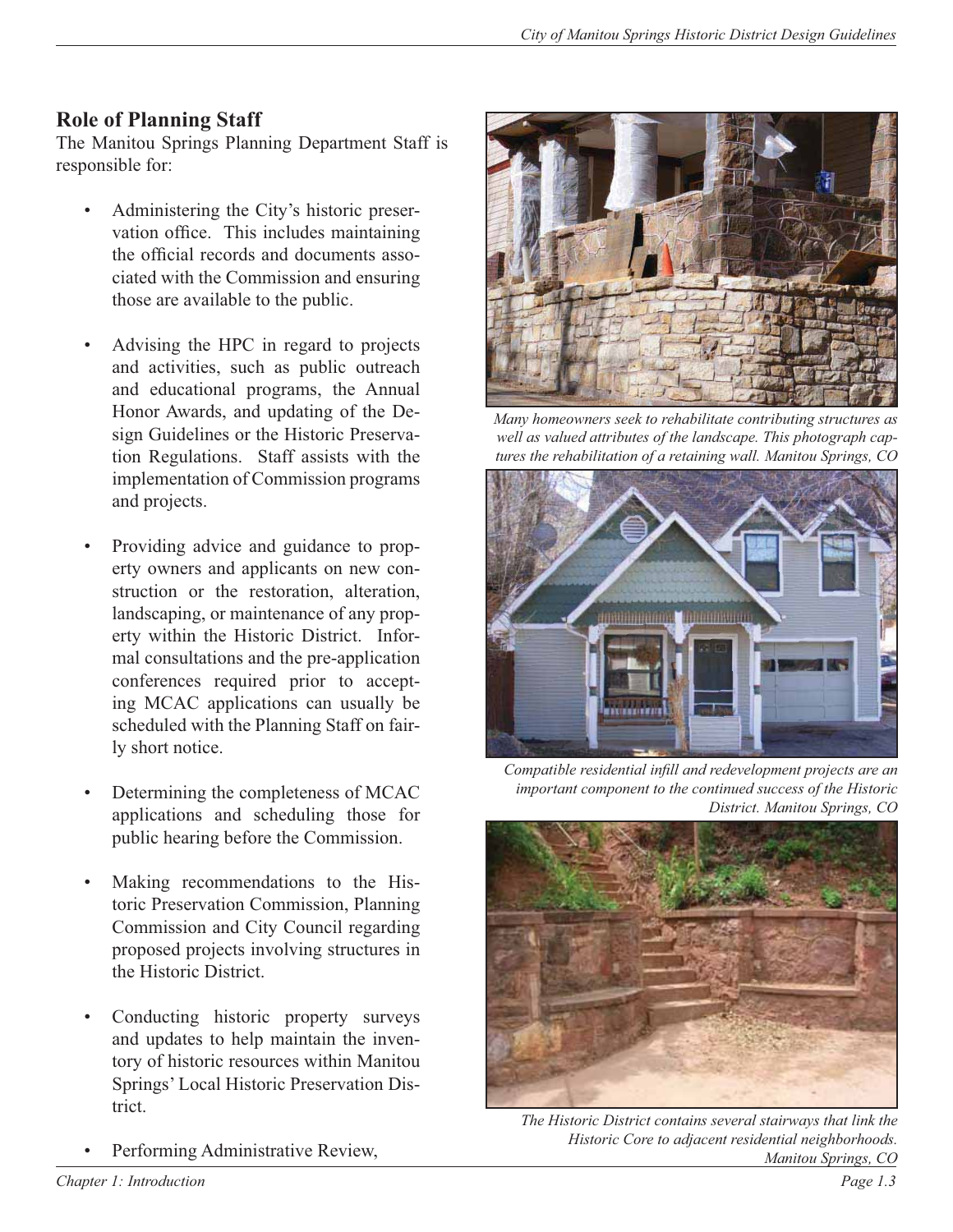

*Manitou Avenue, Manitou Springs, CO*



*Downtown contains several historic bridges across Ruxton and Fountain Creeks. Manitou Springs, CO*



*The Spa Building serves as an example of successful rehabilitation of contributing structures. Manitou Springs, CO*

including the approval or disapproval, of the following applications for:

1. A permit to make interior alterations only to a privately-owned structure.

2. A permit for construction or alterations to correct the unsafe or dangerous condition of any structure, so long as only that work necessary to correct the condition is performed.

3. Ordinary maintenance and repair as defined in the Historic Preservation Regulations.

4. Installation of signs, which conform to the Sign Ordinance and Sign Design Guidelines.

5. Minor amendments to a previously approved MCAC, which conform to the Design Guidelines and have no impact on the approved design.

6. Additions or Alterations to Noncontributing resources which increase the floor area by twenty-five percent or less, will not result in the structure being visually or architecturally intrusive, and which do not require Planning Commission approval.

7. All projects which, upon Staff review, are determined to have no significant or detrimental impacts on the resource or Historic District and do not require Planning Commission Approval.

8. Construction of secondary structures which do not exceed one hundred twenty square feet, do not have a permanent foundation, are not located in the front of the property and do not require Planning Commission approval.

# **Economic Benefit**

The historic resources of any community are finite and cannot be replaced. They create an inventory of cherished and valuable commodities that many investors seek – either to reside in, reside next to or reside among. Because individuals are making an investment based on the historic attributes of a specific property or because of the overall historic assets of a community, the preservation of historic resources in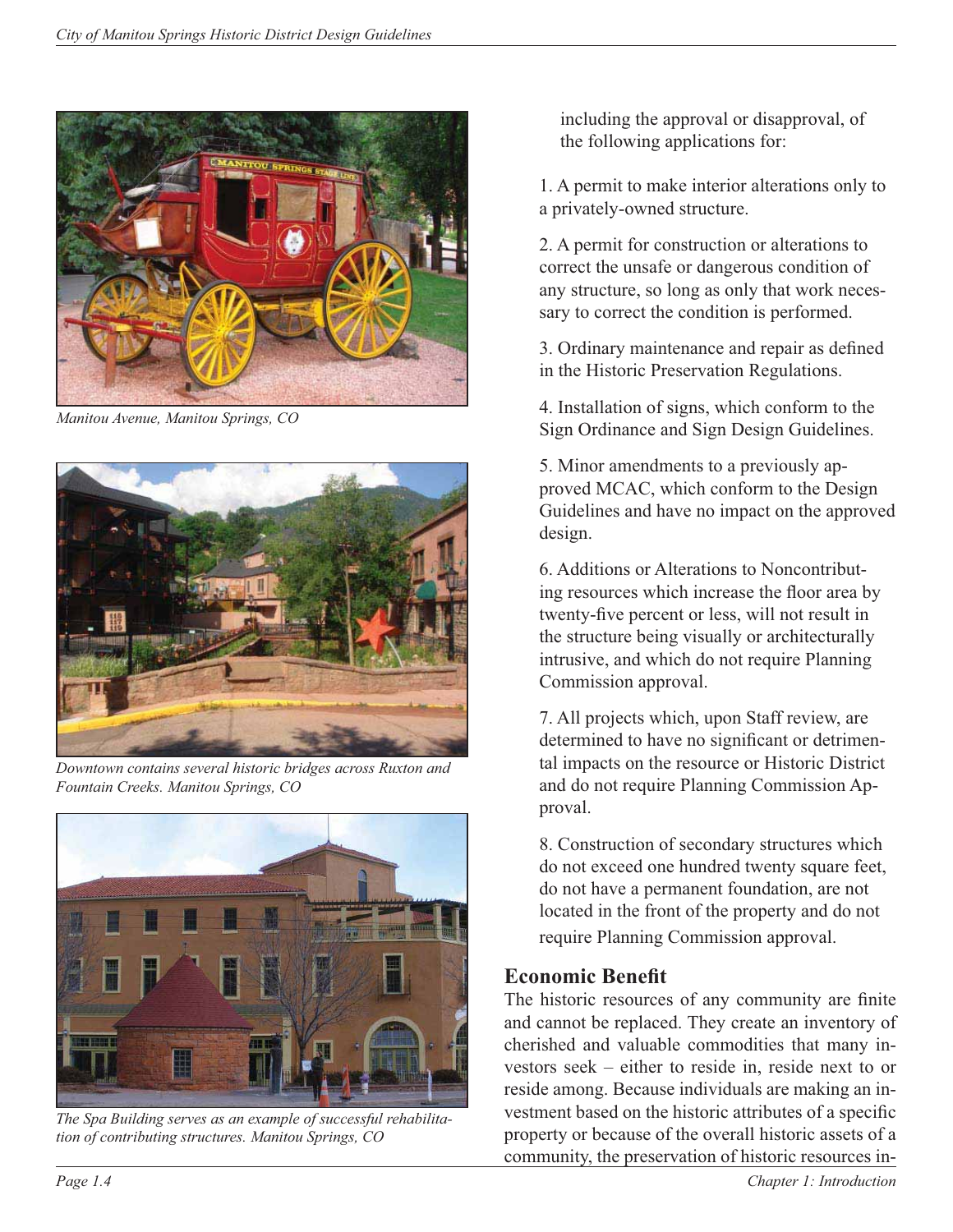creases the value of private property. Historic preservation results in community and neighborhood character that also attracts visitors. Heritage Tourism throughout the State of Colorado is construed as a vital source of revenue as more and more visitors and tourists seek historic sites and experiences. Many towns and cities throughout the country have realized tremendous revenues and investments due to the integration of historic preservation into their long-range planning and development strategies.

# **How to Use the Design Guidelines**

Unlike many communities that possess a uniformity of building types, Manitou Springs buildings celebrate every architectural era from the Victorian to the Modern, the rustic to the artfully ornamented. An overview of Manitou Springs historic building styles is presented in Chapter 2. The style descriptions will assist in understanding when a building was constructed.

The Design Guidelines generally apply to all subdistricts within the Historic District, with the following exceptions: The Log Cabin, El Colorado Lodge and Cliff Dwellings Subdistricts are different enough in character to require Guidelines unique to that subdistrict (Refer to Chapter 8).

Chapters 4, 5 and 6 contain Design Guidelines for residential buildings; Chapter 7 contains Design Guidelines for the Commercial Core; and Chapters 8, 9, 10 and 11 contain Guidelines that apply to both Residential and Commercial properties.

| <b>Topic</b><br><b>Background</b><br><b>Information</b>                                    | <b>Architectural Character</b><br>Additions to and alterations of existing historic<br>structures are increasingly common and require<br>thoughtful design to ensure that new elements do<br>not detract from the historic character and value of<br>an existing structure. An addition and/or alteration<br>should respect the established architectural charac-<br>ter of the original building and as well as historic<br>development patterns in the neighborhood. A new<br>addition should not call undue attention to itself.<br>The following guidelines should be used to estab-<br>lish a conceptual design approach to an addition and<br>when reasonably applied, will result in an addition | <b>IMAGE</b>  |
|--------------------------------------------------------------------------------------------|---------------------------------------------------------------------------------------------------------------------------------------------------------------------------------------------------------------------------------------------------------------------------------------------------------------------------------------------------------------------------------------------------------------------------------------------------------------------------------------------------------------------------------------------------------------------------------------------------------------------------------------------------------------------------------------------------------|---------------|
|                                                                                            | and/or alteration that contributes to the overall char-<br>acter of the neighborhood and Historic District.                                                                                                                                                                                                                                                                                                                                                                                                                                                                                                                                                                                             | Photo Caption |
| Design -<br><b>Guidelines</b><br>Supplemental,<br><b>Educational</b><br><b>Information</b> | 4.1 An addition or alteration to an historic build-<br>ing shall ensure that the original architectural<br>character and style of the structure is maintained<br>and the addition is subordinate in appearance to<br>the main building.<br>Use restraint in introducing any major exte-<br>rior alterations to an historic residence.                                                                                                                                                                                                                                                                                                                                                                   | <b>IMAGE</b>  |
| <b>Illustration</b><br>Caption                                                             | Alterations to defining historic features are.<br>not acceptable.                                                                                                                                                                                                                                                                                                                                                                                                                                                                                                                                                                                                                                       | Photo Caption |

*This diagram identifies each component and subcomponent of individual design guidelines. The design guideline is numbered and is typically followed by supplemental information to help explain the intent of the guideline.*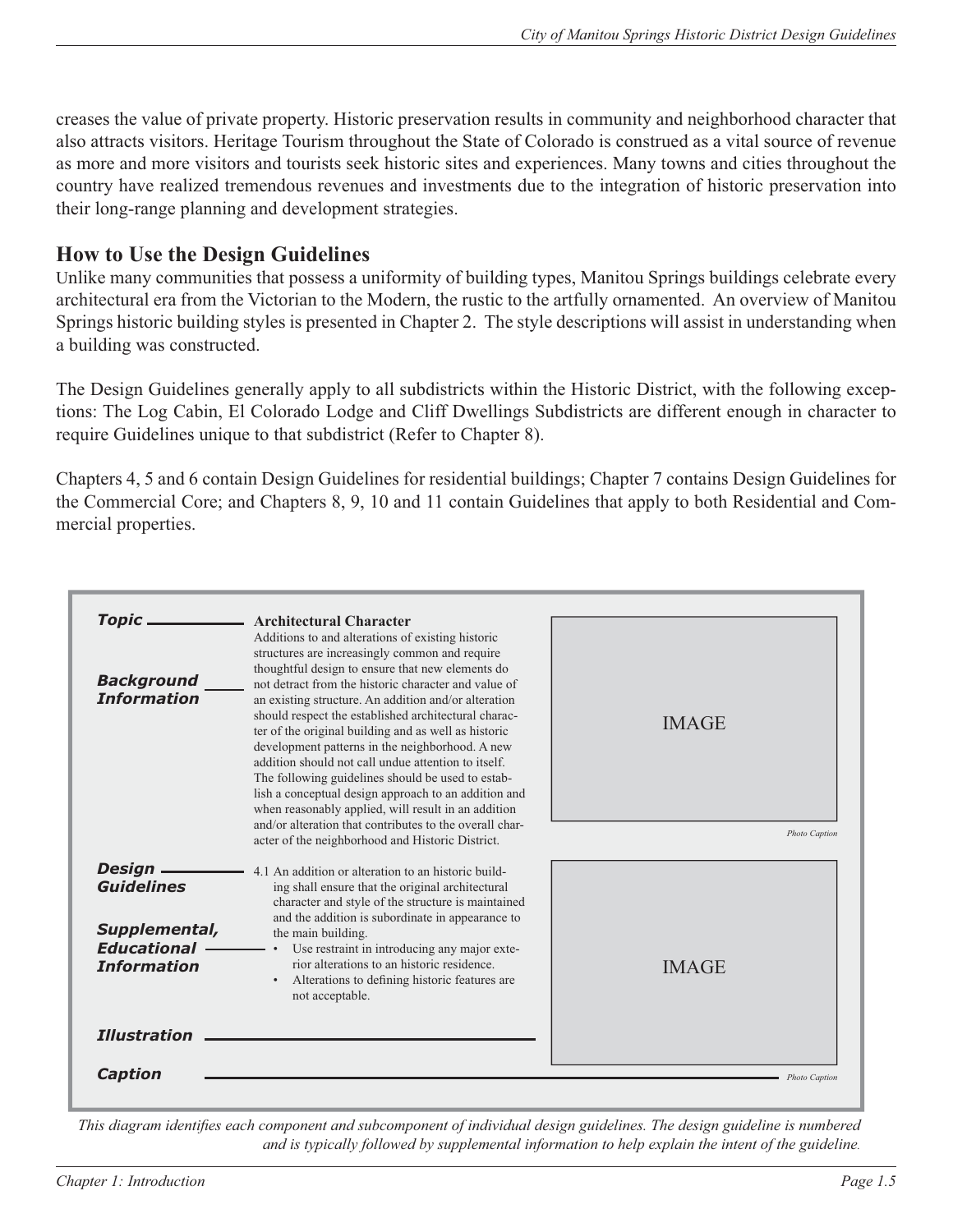

*Manitou Avenue contains many historic buildings that have been adapted over time. Manitou Springs, CO*



*This historic home has been converted to a bed and breakfast. Adaptive reuse projects may require site improvements to accommodate new uses, such as additional on-site parking. Manitou Springs, CO*



*Members of the 2007 Historic Preservation Commission provided guidance and insight during the update process. From left to right: Molly Wingate, Neil Plass (Former Chairman)*

There is an important distinction between commercial and residential building uses. In general, a property's zoning corresponds to a commercial or residential designation for guideline purposes. However, if an historic building was originally constructed for commercial purposes, such as many of those along Ruxton Avenue, but has later been converted to a residential use or vice versa, the guidelines for the original use govern.

Whether constructing a new building, altering an existing historic structure, or adding a landscape feature, it is important to remember that the City's Planning Staff and the Historic Preservation Commission (HPC) are experienced resources that can provide assistance. Thoughtful planning and thorough communication with the Historic Preservation Commission and the Planning Staff can result in a project that respects the historic context, enhances Manitou Springs' legacy and protects both public and the property owner's investments.

Recognizing that Manitou Springs has contributing and non-contributing historic buildings as well as non-historic (under 50 years of age) buildings, the Guidelines address all types of residential and commercial buildings.

Supplemental information is contained in a series of five appendices, including a design guideline checklist. The appendices include:

- A. The Secretary of the Interior Standards for Rehabilitation, Restoration, Reconstruction and Preservation
- B. Technical Maintenance and Preservation Information
- C. Tax Credits and Other Incentives for Historic Preservation
- D. Glossary of Terms

# **Compliance and Applicability**

Because of the diversity of architectural styles currently existing within the Historic District and the eclectic nature of the community, every Guideline may not apply to each project. The applicant should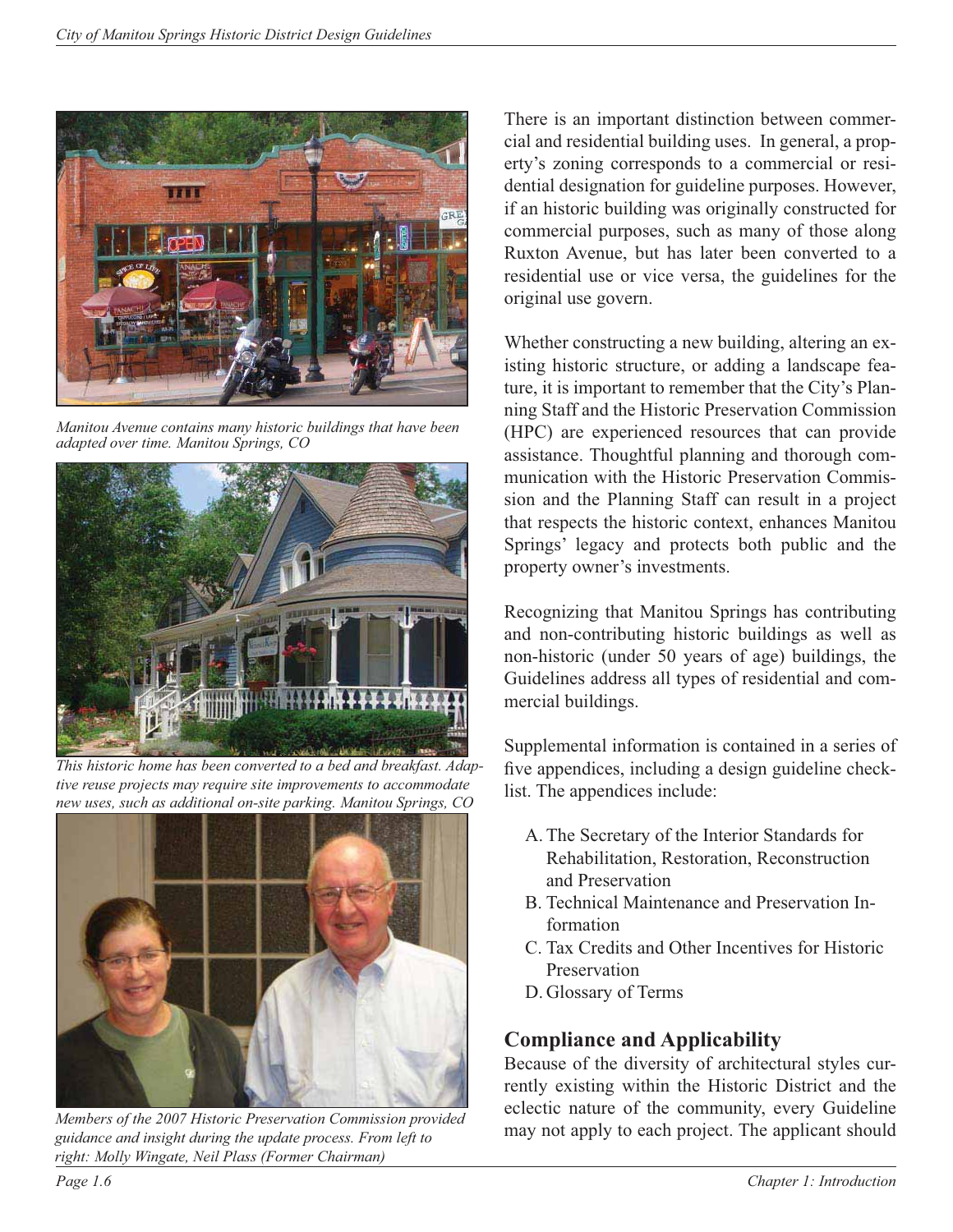review the Design Guidelines and, using the Design Guideline Checklist (available from Planning Staff), ascertain which Design Guidelines are applicable. If an applicable Guideline cannot be fulfilled, the applicant will need to explain why and list strategies they will employ to best meet the intent of the Guideline.

# **Defining an Approach for your Project**

Each project involving an historic structure or construction within the Historic District is unique and may include a variety of approaches, from maintenance of existing features to the construction of new elements and habitable spaces. The following steps should be taken when initiating a preservation project:

- 1. Research the history of the property and the historic uses associated with the structure.
- 2. Inventory and assess existing conditions and determine whether your structure is contributing or noncontributing. Ask Staff for assistance.
- 3. Identify the components of the proposed project: Do you need to restore existing architectural details of the structure? Are you building a new structure? Are you adding to an existing contributing or non-contributing historic structure or non-historic structure?

By understanding the history of a specific building and its use, its present condition and the steps necessary to fulfill your goals, you can develop an overall project approach. The Secretary of the Interior Standards (See Appendix A) for Historic Preservation are based on the following types of projects:

- 1. Preservation: Keeping an existing building in its current state by initiating a program of maintenance and repair.
- 2. Rehabilitation: The process of returning a structure to its original state by preserving features that contribute to its historic character. This may also include the adaptive reuse of a structure, such as a kitchen upgrade/expansion and other types of additions. *Most projects in Manitou Springs would be considered rehabilitations.*
- 3. Restoration: To restore a structure, one must reconstruct the appearance of the building as it looked at a particular period of time and match the architec-

tural style.

- 4. Renovation: Renovations are similar to rehabilitation, although the introduction of new materials and elements are permitted. The original character and style is respected, but some sympathetic changes are tolerated.
- 5. Adaptive Reuse: Converting a structure from its original, intended use to a new use is considered an adaptive reuse. For example, some structures that were originally built for commercial uses along Ruxton Avenue are now used for residential purposes. Conversely, some of the older homes in Manitou Springs have been adapted for reuse as Bed and Breakfast commercial lodging establishments. A successful adaptive reuse project maintains the historic character and architectural style, but permits new uses in the interior of the structure.
- 6. Remodel: Remodeling a structure involves altering the original appearance of a building by either removing older attributes of the building or by adding new features that are out of character with the existing structure.
- 7. Maintenance: Maintenance involves the upkeep of historic features by using preservation techniques and materials that retain the original character of the building.

Once the project approach has been identified, the property owner should review the Design Guidelines and apply them in the initial stages of planning and design. The following synopsis should be used as a guide to determine the correct approach:

- If the structure/feature is intact, MAINTAIN IT.
- If the structure/feature is damaged or shows signs of decay, REPAIR IT.
- If the structure/feature cannot be repaired, RE-PLACE IT using similar materials, details and finish.
- If the structure/feature is missing, RECON-STRUCT IT using historic photographs and other documentation.
- If a new structure or feature is desired, DESIGN AND CONSTRUCT IT to minimize the visual impact on existing structures/features of a structure, street and/or neighborhood.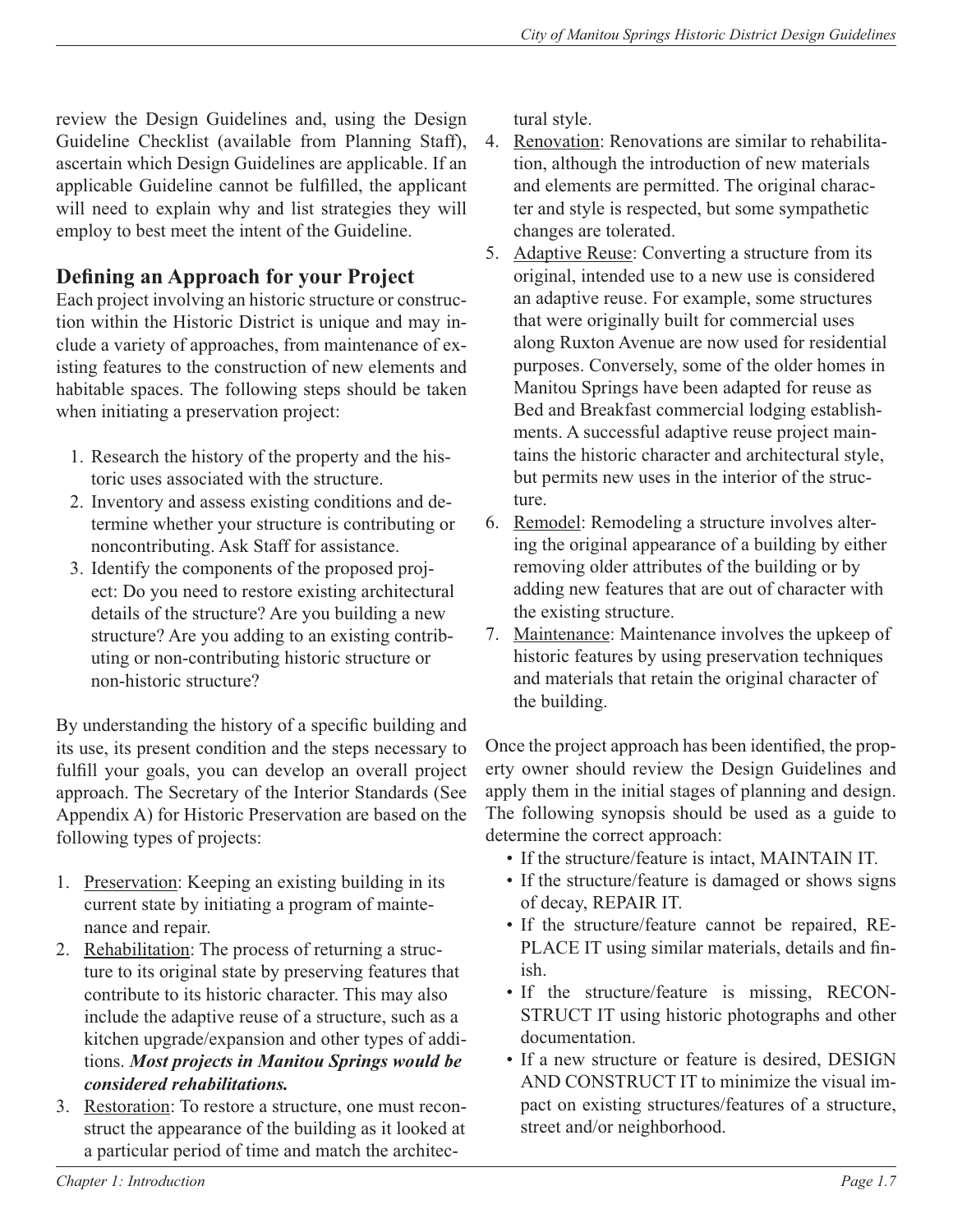## **Submittal Process**

This section summarizes the approval processes required to build or update a property within the District. It also contains advice on how to comply with these processes.

## *Construction Application Process*

Nearly all construction within the City of Manitou Springs requires review by the Manitou Springs Planning Department and many projects require review by the Pikes Peak Regional Building Department. Construction within the District that is visible from a public right-of-way requires review by either the Planning Staff or Historic Preservation Commission. Many simple improvements within the district can be reviewed

and approved by the Planning Staff only without review by the Historic Preservation Commission. In general, the method for obtaining approval for new construction or changes to existing structures within the District is through a Material Change of Appearance Certification (MCAC). The flowchart below illustrates the steps to be followed in obtaining a MCAC and obtaining approval for completing the project.